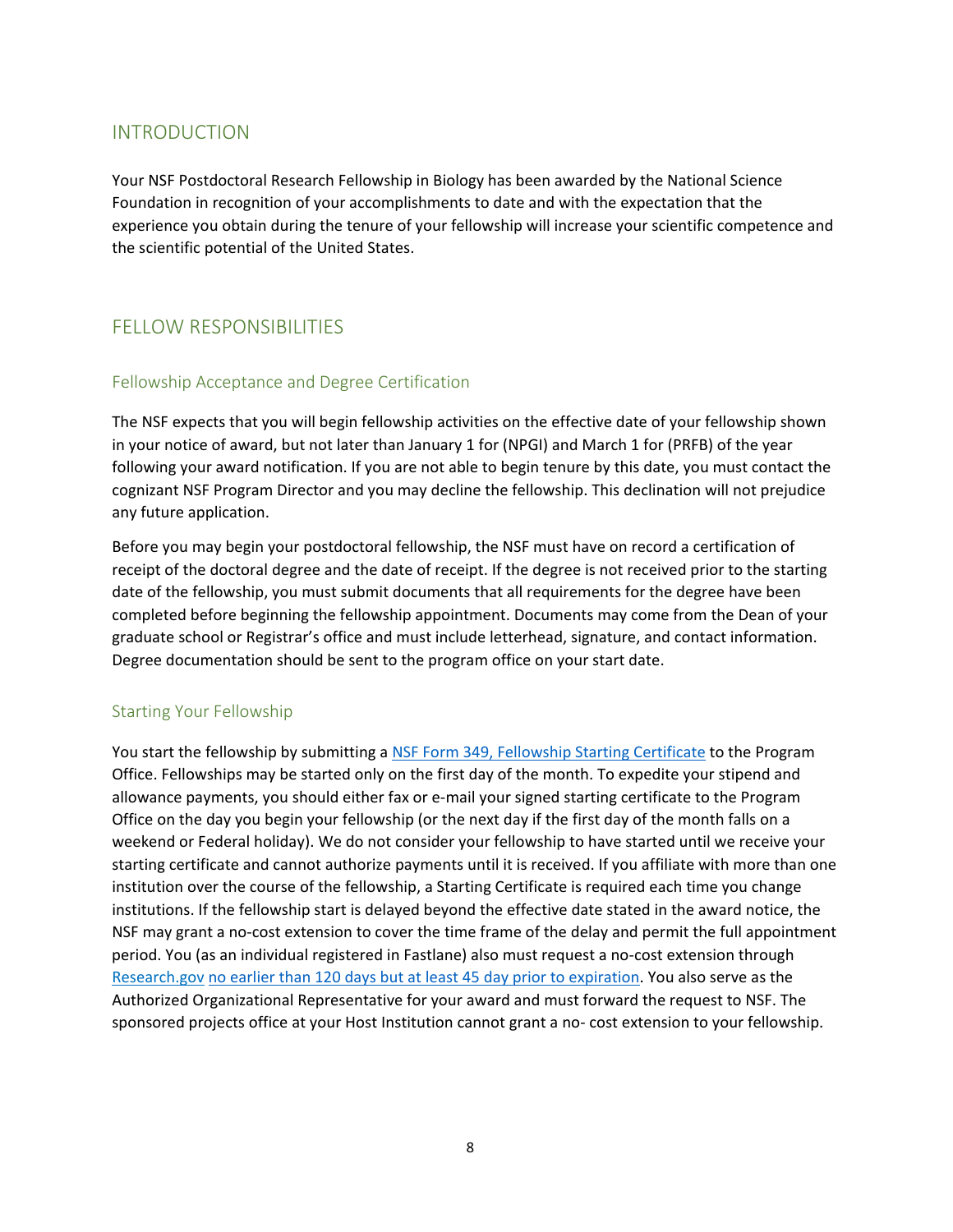## Responsible Conduct of Research

It is the responsibility of the Fellow, in conjunction with the Host Institution, to ensure that all academic and research activities carried out in or outside the U.S. comply with the laws or regulations of the U.S. and/or of the foreign country in which the academic and/or research activities are conducted (see the [NSF PAPPG, Chapter IX.B\)](https://www.nsf.gov/pubs/policydocs/pappg20_1/pappg_9.jsp#IXB). These include adhering to appropriate human subject, animal welfare, copyright and intellectual property protection, and other regulations or laws, as appropriate. All academic and research activities should be coordinated with the appropriate U.S. and foreign government authorities, and necessary licenses, permits, or approvals must be obtained prior to undertaking the proposed activities.

Some situations frequently encountered in the conduct of research require special information and supporting documentation before starting the appointment. These include research involving:

- 1. An actual and/or potential impact on the environment (see the [NSF PAPPG, Chapter XI.K\)](https://www.nsf.gov/pubs/policydocs/pappg20_1/pappg_11.jsp#XIK); A registered historic or cultural property (see th[e NSF PAPPG, Chapter](https://www.nsf.gov/pubs/policydocs/pappg20_1/pappg_11.jsp#XIJ) XI.J);
- 2. The use of in vitro generated recombinant DNA molecules (see the [NSF PAPPG, Chapter XI.B.2\)](https://www.nsf.gov/pubs/policydocs/pappg20_1/pappg_11.jsp#XIB2); or
- 3. The use of human subjects, hazardous materials, vertebrate animals, or endangered species.

You must provide information on the status of any special permissions, clearances or provisions related to the above items before an award notice can be issued. Assessment of environmental impact will be required when appropriate. Specific guidance on the need for such additional documentation may be obtained from your Host Institution's Sponsored Projects Office or th[e NSF PAPPG.](https://www.nsf.gov/publications/pub_summ.jsp?ods_key=pappg) Information about the use of human subjects and vertebrate animals can also be found in the next two sections of the Guide.

#### Use of Vertebrate Animals

The Fellow is responsible for the humane care and treatment of any vertebrate animals used or intended for use in such activities as field or laboratory research/experiments/testing, development, and training, or for related purposes supported by NSF grants. The [NSF PAPPG, Chapter XI.B.3](https://www.nsf.gov/pubs/policydocs/pappg20_1/pappg_11.jsp#XIB3) outlines the Fellow's responsibilities with regard to proposals involving vertebrate animals. In accordance with these requirements, fellowship projects involving use of any vertebrate animal for research or education must have an approval letter from the Institutional Animal Care and Use Committee (IACUC) at the Host Institution before an award can be made. For this approval to be accepted by the NSF, the approval letter must have the Host Institution's Public Health Service (PHS) Assurance Number, your name, the title and number of your proposal, the date of approval, and the expiration date of the approval.

You must obtain the IACUC approval letter as an amendment that adds you, the PI, onto the approval for your sponsoring scientist's lab. These amendments are generally applicable for a year, so **you may need to send NSF a new approval each year** of your grant. If the Host Institution does not already have a PHS Approved Assurance or you are conducting your work overseas, please contact your cognizant NSF Program Director to determine the proper steps.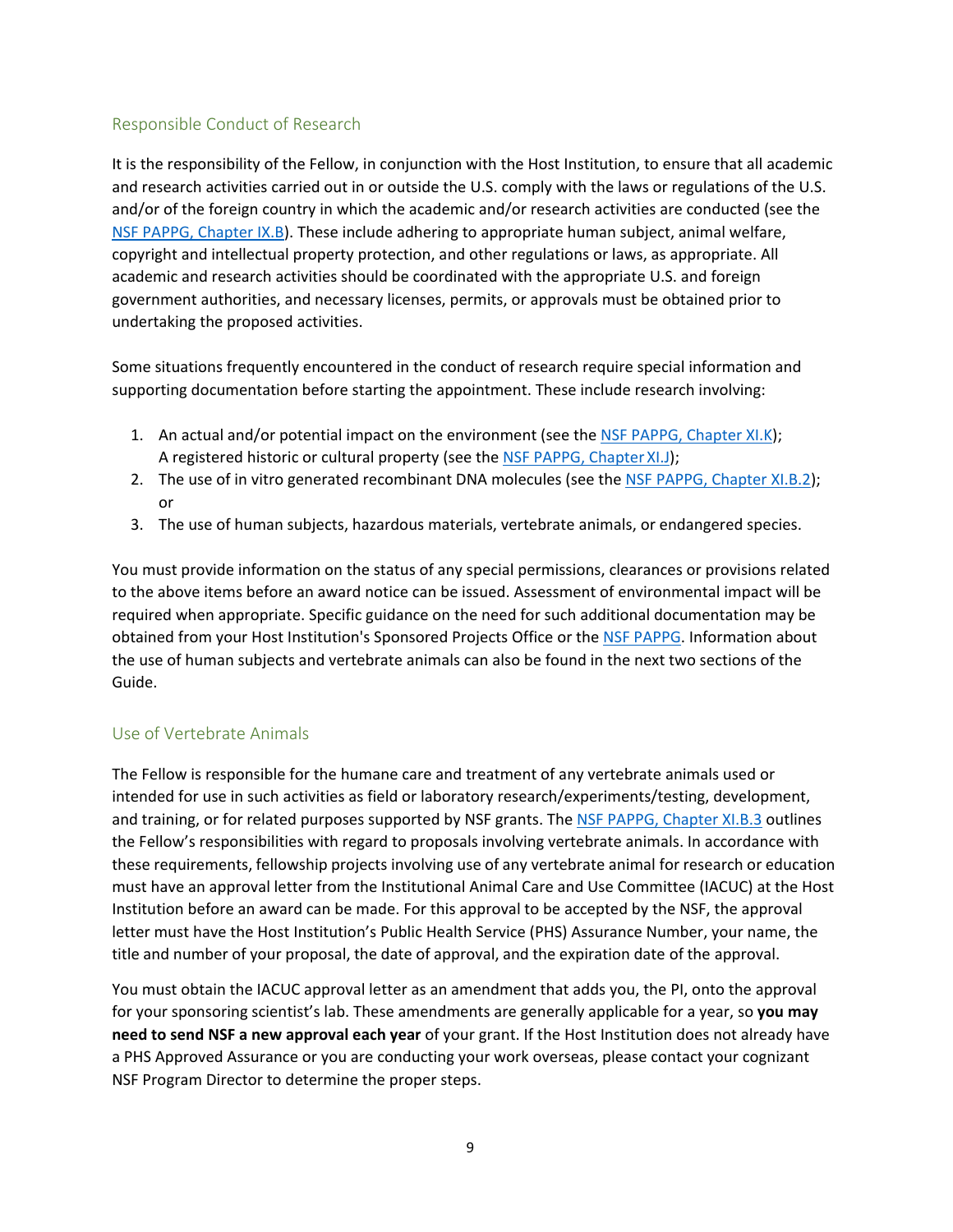## Use of Human Subjects

The Fellow must ensure that subjects are protected from research risks in conformance with the relevant federal policy known as the Common Rule (*Federal Policy for the Protection of Human Subjects*, 45 CFR 690). The [NSF PAPPG, Chapter IX.B.1](https://www.nsf.gov/pubs/policydocs/pappg20_1/pappg_11.jsp#XIB1) outlines the Fellow's responsibilities with regard to proposals involving human subjects. All projects involving human subjects must either (1) have approval from the organization's Institutional Review Board (IRB) before issuance of an NSF award or, (2) must affirm that the IRB has declared the research exempt from IRB review.

NSF cannot accept any IRB document that requires continued monitoring of the award activities involving human subjects by NSF. For projects lacking definite plans for the use of human subjects, their data or their specimens, pursuant to 45 CFR 690.118, NSF can accept a determination notice that establishes a limited time period under which the PI may conduct preliminary or conceptual work that does not involve human subjects. Please see the [NSF PAPPG](https://www.nsf.gov/publications/pub_summ.jsp?ods_key=pappg) for further instructions.

You must provide the IRB approval or exemption letter with the name of the PI. This letter must contain your name and the title of your project. If the project is to be performed outside of the U.S., evidence of IRB approval is required.

## Acknowledgement of NSF Support

All publications, presentations, and creative works based on activities conducted during the fellowship must acknowledge NSF PRFB Support:

"This material is based upon work supported by the NSF Postdoctoral Research Fellowships in Biology Program under Grant No. (NSF grant number)."

NSF support should also be acknowledged during all news media interviews, including popular media such as radio, television and news magazines.

You are also responsible for assuring that every publication of material (including Web pages) based on or developed under this award, except scientific articles or papers appearing in scientific, technical or professional journals, contains the following disclaimer:

"Any opinions, findings, and conclusions or recommendations expressed in this material are those of the author(s) and do not necessarily reflect the views of the National Science Foundation."

You are responsible for assuring that your cognizant NSF Program Director is provided access to, either electronically or in paper form, a copy of every publication of material based on or developed under this award, clearly labeled with the award number and other appropriate identifying information, promptly after publication.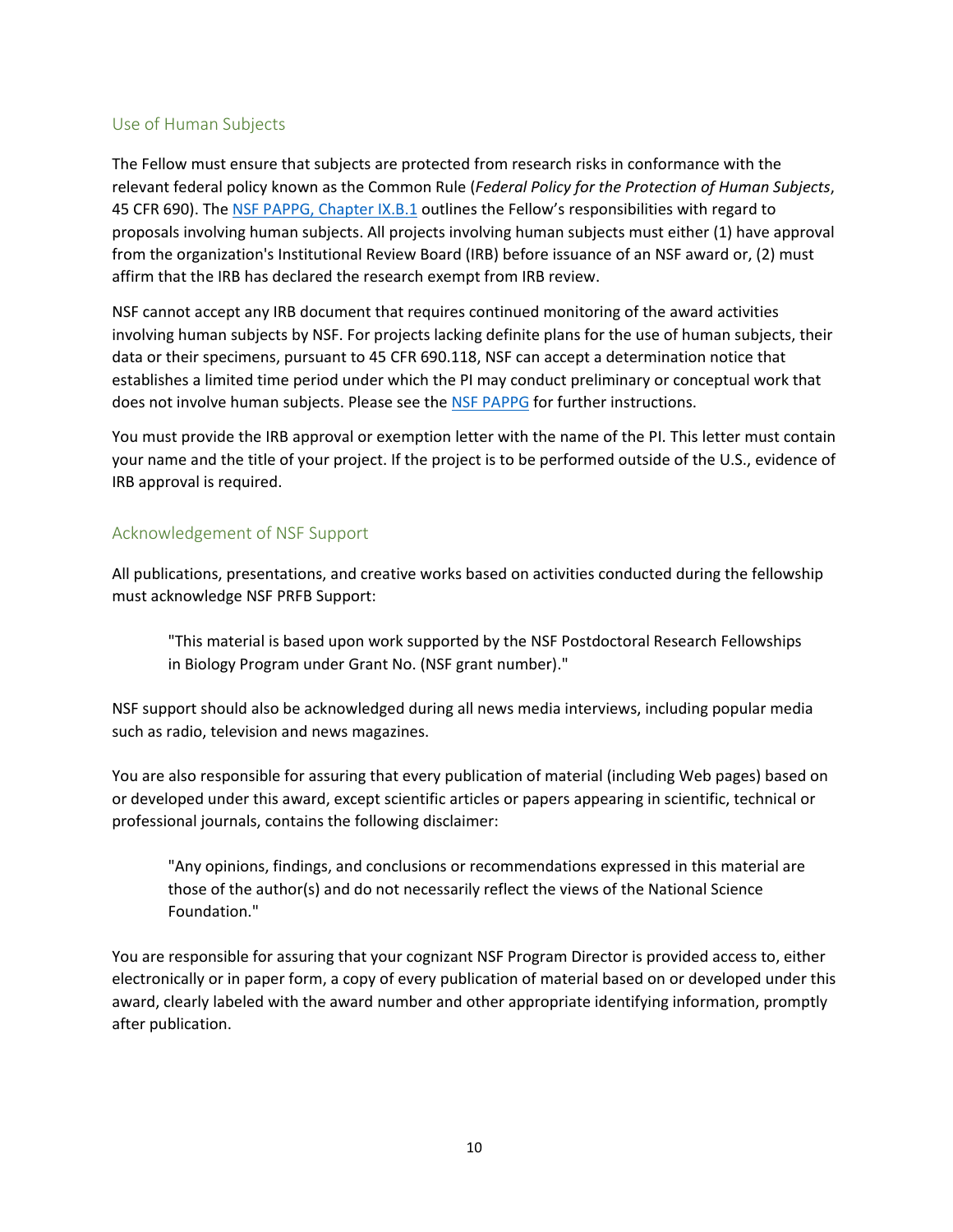## Sharing of Findings, Data and Other Research Products

The NSF expects significant findings from research and education activities it supports to be promptly submitted for publication, with authorship that accurately reflects the contributions of those involved. It expects Fellows to share with other researchers, at no more than incremental cost and within a reasonable time, the data (including relevant data digital object identifier numbers), samples, physical collections and other supporting materials created or gathered in the course of the work. It also encourages Fellows to share software and inventions or otherwise act to make the innovations they embody widely useful and usable.

Adjustments and, where essential, exceptions may be allowed to safeguard the rights of individuals and subjects, the validity of results, the integrity of collections or to accommodate legitimate interests of NSF-supported Fellows.

## Technical Reporting Requirements

The NSF policy on technical reporting requirements is contained in [NSF PAPPG, Chapter VII.D. P](https://www.nsf.gov/pubs/policydocs/pappg20_1/pappg_7.jsp#VIID)rogramspecific reporting requirements for the fellowship are outlined below.

#### **Annual Project Reports**

- 1. Submission Requirement. Fellows are required to submit annual projectreports. Content of Annual Project Reports. Fellows are required to submit annual project reports electronically via [Research.gov. W](https://www.research.gov/)hen writing the report, keep in mind the original abstract that you and the program agreed to and is posted on [NSF.gov. Y](https://www.nsf.gov/)our fellowship consists of both a research project and your personal training goals, including career advancement activities for you. Therefore, be sure to list both research and training goals in the Major Goals of the Project Section, and report on both appropriately in the prescribed format. Also, report on your broader impacts activities in the appropriate sections. Other requirements for annual project reports are specified in the system.
- 2. Timing of Annual Project Reports. Unless otherwise specified in the grant, annual project reports should be submitted electronically no later than 90 days prior to the end of each 12- month award period. This period is measured from the effective date in your award notification and is not affected by a late start to your fellowship, no-cost extensions, family leave, or fellowship interruptions. The final annual report serves as the project's final report and must be submitted in accordance with the section below. A two-year fellowship requires one annual and one final report; a three-year fellowship requires two annual reports and one final report; etc. It is the Fellow's responsibility to submit annual project reports on time. FastLane will continue to send reminders until the report is submitted.

#### **Final Project Report, Project Outcomes Report and Other Documents**

1. Final Project Report. No later than 120 days following the end date of the grant, a final project report must be submitted electronically via [Research.gov. F](https://www.research.gov/)ailure to submit a final report will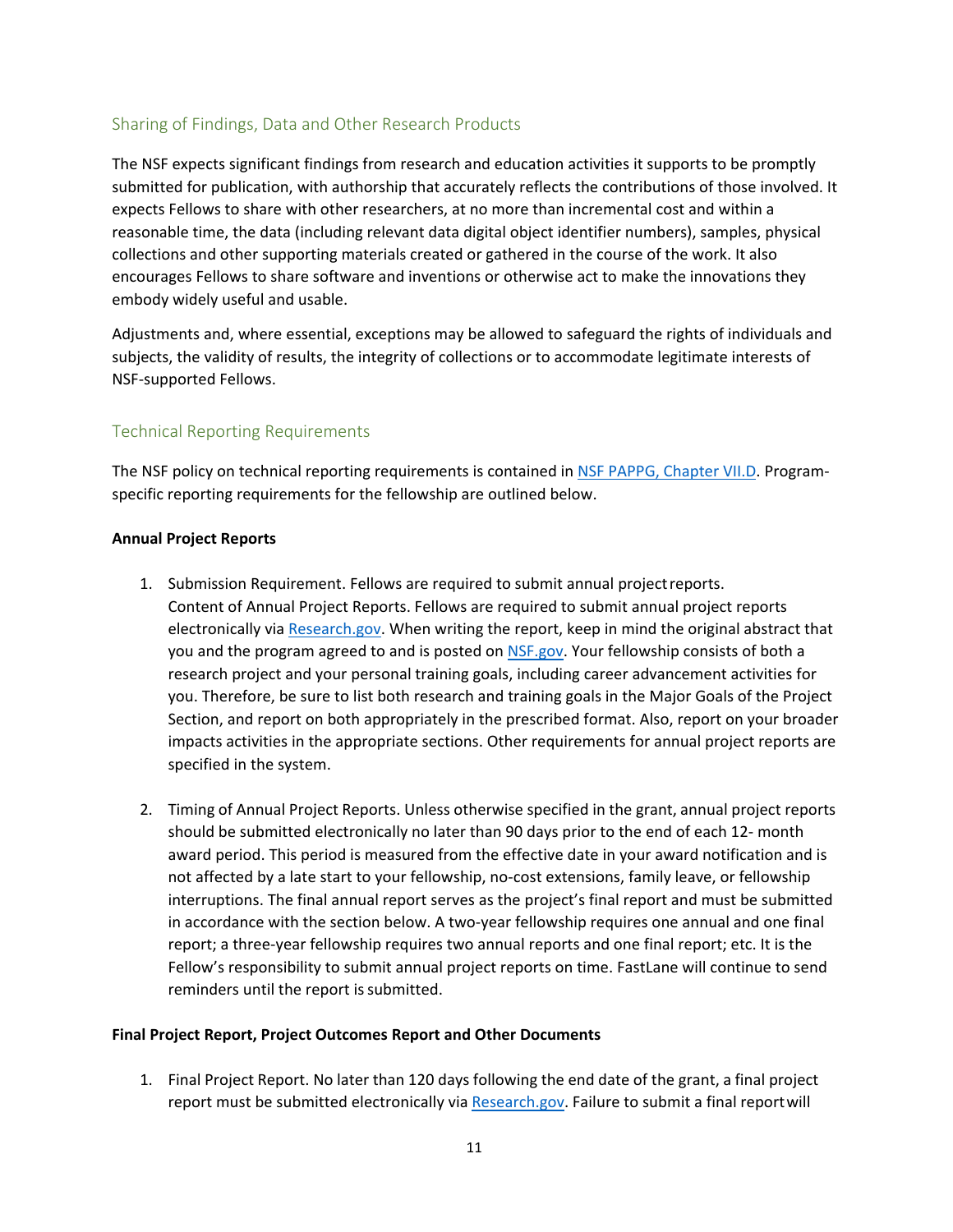## **This document has been archived and replaced by NSF 21-081.**

prevent you from receiving NSF funding in the future. You can submit proposals to NSF prior to submitting the final report; but a grant cannot be issued to you until the fellowship final report is submitted and approved. The final report is not a cumulative report and it should only describe activities and accomplishments in the final year of the project. By submitting the report, you are indicating that the scope of work for the project and your training have been completed and that you do not anticipate any further action on the fellowship, including no cost extension requests.

2. Project Outcomes Report for the General Public. No later than 120 days following expiration of the grant, a project outcomes report for the general public must be submitted electronically [via](https://www.research.gov/) [Research.gov. P](https://www.research.gov/)repared specifically for the public, this report serves as a brief summary of the nature and outcomes of the project. This report will beposted electronically by NSF exactly as it is submitted and will be accompanied by the following disclaimer:

"This Project Outcomes Report for the General Public is displayed verbatim as submitted by the Principal Investigator (PI) for this award. Any opinions, findings, and conclusions or recommendations expressed in this Report are those of the PI and do not necessarily reflect the views of the National Science Foundation; NSF has not approved or endorsed its content."

The Project Outcomes Report should not contain any confidential, proprietary business information; unpublished conclusions or data that might compromise the ability to publish results in the research literature; or invention disclosures that might adversely affect the patent rights or those of the organization, in a subject invention under the award.

Responses are not to contain any personally identifiable information such as home contact information, individual demographic data or individually identifiable information collected from human research participants.

3. Termination Certificate and Grant Fiscal Report. At the end of the Fellowship period, Fellows must submit ( email) to the cognizant NSF Program Director the NSF Form 453, Fellowship [Termination Certificate and Grant Fiscal Report](https://www.nsf.gov/publications/pub_summ.jsp?ods_key=fellowtermfm453) (for more information, see FELLOWSHIP COMPLETION AND TERMINATION).

#### **Other Reports**

The Foundation would be pleased to receive an account of the Fellow's progress at any time, especially if there are particularly significant developments during a given Fellowship year. These reports can be submitted electronically as an interim report, via [Research.gov](https://www.research.gov/) or by contacting the cognizant NSF Program Director by email.

NSF may periodically ask you to respond to questionnaires or other inquiries as a part of the follow-up activities of the program. Minimally, we intend to track each Fellow over 10 years with respect to positions, grants received, lists of publications, and research related honors and awards. Please update your contact information in FastLane after completion of the fellowship and keep NSF up-to-date on your continuing role in science when requested or as you wish.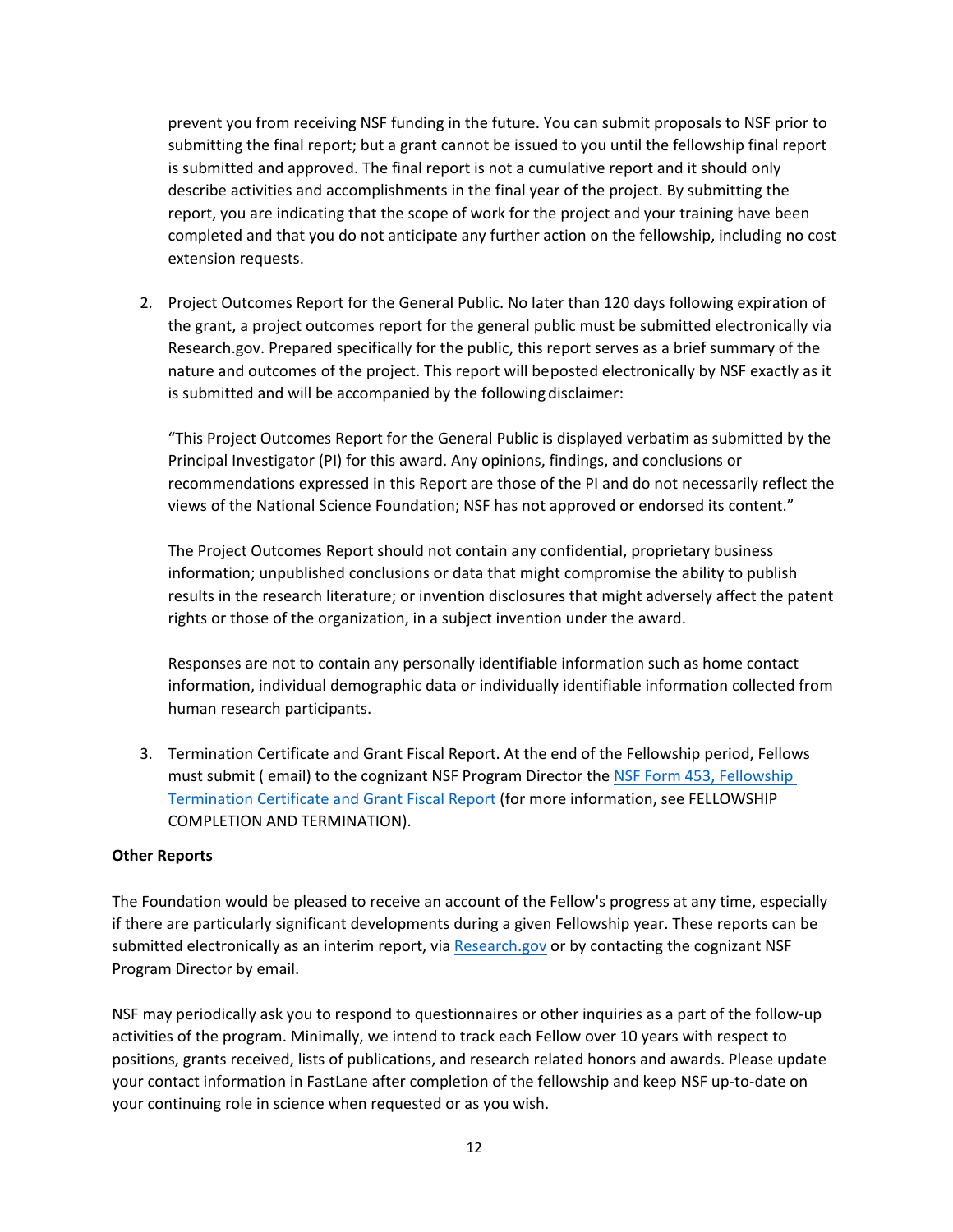## Change in Research Plan

Minor changes in your research and training plan proposed in your original or revised application may be made at your discretion and with the concurrence of your sponsoring scientist. However, you must obtain prior approval from the Program Office for any major change by outlining and justifying the changes. Major changes in objectives or scope must be submitted via [Research.gov. T](https://www.research.gov/)he cognizant NSF Program Director will determine if the revised research and training plans are appropriate.

#### Communication

PRFB communications are conducted predominately by e-mail. Therefore, it is the Fellow's responsibility to keep their Contact Information current (especially e-mail addresses and phone numbers). Fellows completing their fellowships should update their contact information to allow the Program Office to contact them in the future.

To contact the Program Office, please e-mail either [bio-dbi-prfb@nsf.gov](mailto:bio-dbi-prfb@nsf.gov) (Competitive Areas 1, 2 and 4) or [dbipgr@nsf.gov](mailto:dbipgr@nsf.gov) (Competitive Area 3) and include your full name, Award ID, and details of the issue or request. Please ensure spam filters do not block the NSF PRFB email address. The Program will follow-up with Fellows, via e-mail or phone, depending on the nature of the request.

## HOST INSTITUTION

As part of the Fellowship requirements, you must affiliate with an appropriate research institution during the entire fellowship tenure. You are responsible for making all arrangements for such affiliation with the Host Institution. A clear relationship should be established with the chosen institution before beginning the appointment period, to assure both you and NSF that it will be possible for you to carry out the program of research and training for which the fellowship was awarded. Therefore, you should share information about your fellowship (e.g., a copy of the award notice and this administrative guide) with both your sponsoring scientist and administrative personnel at your Host Institution. They may have no experience with NSF fellowships and may not be familiar with the special conditions of fellowships versus research grants and cooperative agreements.

## Sponsoring Scientist

Your application named a sponsoring scientist(s) at the Host Institution(s). The sponsoring scientist will be the institutional representative responsible for your activities during the fellowship and must sign your starting and termination certificates unless your Host Institution has other requirements for signatures or your sponsoring scientist is absent, in which case an appropriate official of the Host Institution may sign. If you have arranged co-sponsorship, only one sponsoring scientist at each location needs to sign the certificates.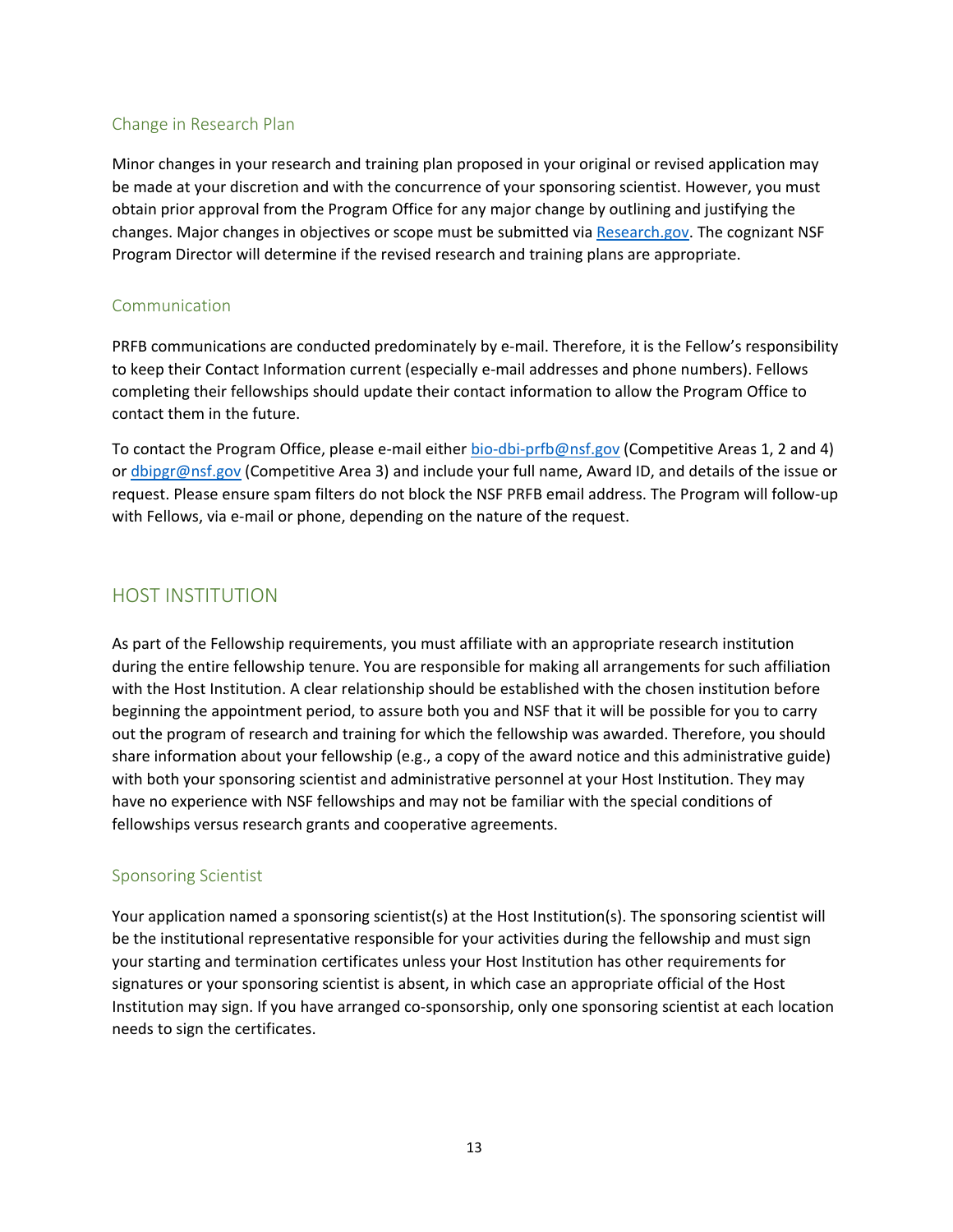Any questions relating to your status at the Host Institution, which cannot be answered by your sponsoring scientist, should be referred for resolution to other appropriate officials within the Host Institution, such as a department chair, dean, or a designated institutional representative.

## Change of Host Institution

If it becomes necessary or desirable to affiliate with a Host Institution other than the one listed in the proposal and/or with a different sponsoring scientist, you must request permission from your cognizant NSF Program Director via email prior to making the change. The request must state the reasons for the proposed change and explain the appropriateness of the new institution for the proposed plan of study. The request must contain a new sponsoring scientist statement using the format from the fellowship instructions as in the original proposal, including the new sponsor's biographical sketch and current and pending support. This must be done **before** final arrangements with the new institution are completed. **You may not begin tenure at the new institution until your cognizant NSF Program Director approves all changes.**

If the change in Host Institutions is because your sponsoring scientist is moving to a new institution, an e-mail explaining the move will be sufficient as long as the new institution provides you the same or equivalent opportunities to conduct the research and planned training.

# FELLOWSHIP STATUS

## Fellowship Appointment Periods

The Postdoctoral Research Fellowships in Biology are awarded for a 24-month or 36-month continuous period. The maximum tenure of your fellowship is 36 months, barring any extension as outlined below. If the fellowship start is delayed beyond the start date stated in the award notice, NSF may grant a nocost extension to cover the delay and permit the full tenure. You (as an individual registered in FastLane) must request the extension through [Research.gov.](https://www.research.gov/)

## **The sponsored projects office at your Host Institution cannot grant a no-cost extension to your fellowship.**

During the appointment period of the fellowship, you are expected to devote full time to the scientific research and training outlined in the proposal for which the award was granted. You may not engage in activities for compensation (except for brief military obligations) or receive another fellowship or research award without the prior approval of NSF. Such approval is granted only under exceptional circumstances.

## Paid Leave

Within the fellowship period, one month per year of fellowship duration may be used for paid leave, including parental or family leave. The paid leave cannot be used to increase the level of NSF support beyond the duration of the fellowship. NSF enables career-life balance through a variety of mechanisms.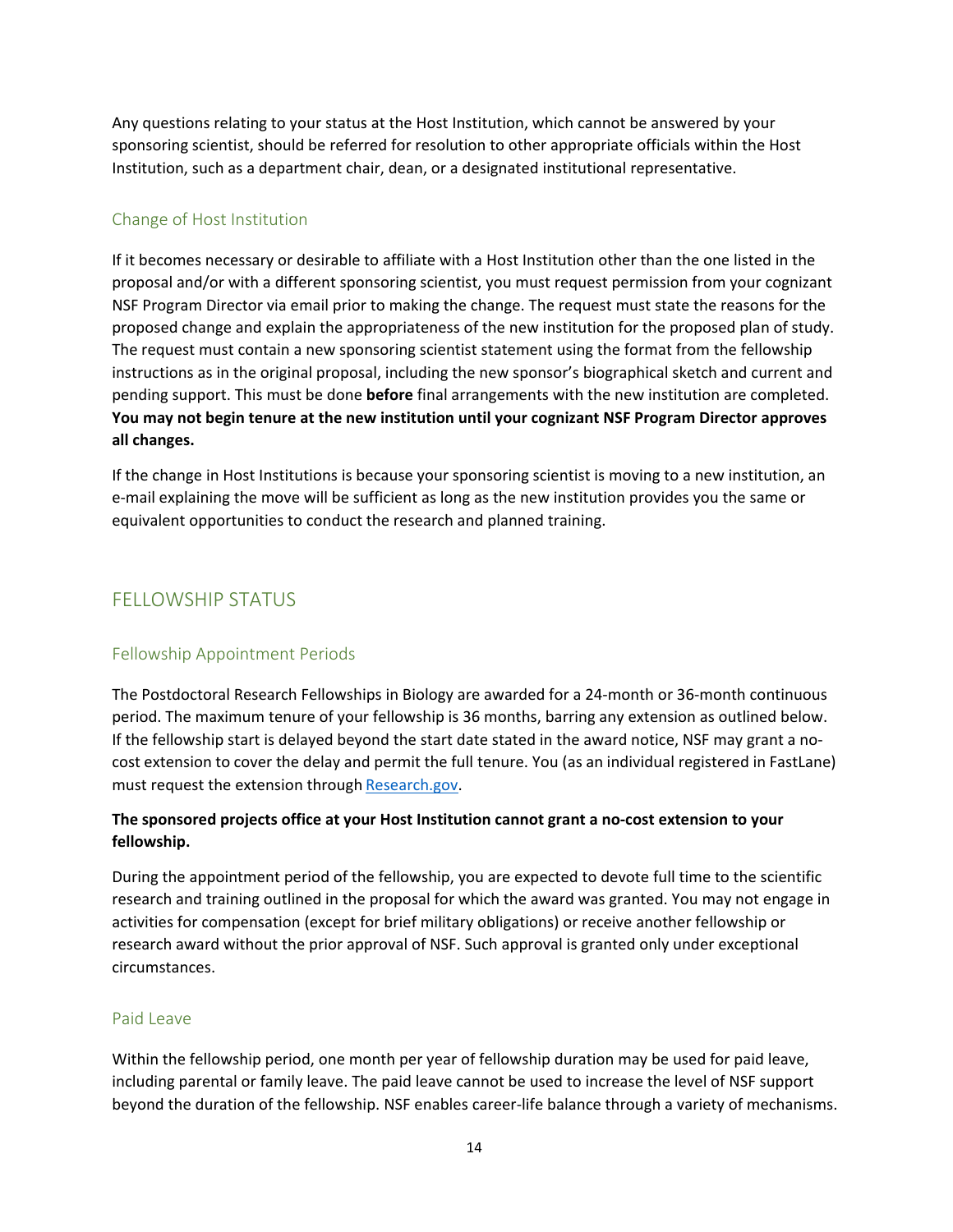## **This document has been archived and replaced by NSF 21-081.**

For more information, please see [https://www.nsf.gov/career-life-balance/. Y](https://www.nsf.gov/career-life-balance/)ou are also entitled to the short holiday periods observed by your Host Institution, such as Thanksgiving, Christmas, and spring holidays. These holiday periods cannot be accumulated for use at a later date as vacation. If your Host Institution should "close" for a period in excess of two weeks, you will be expected to have made prior arrangements for the use of necessary facilities to carry out the approved program. If it is not possible for you to make these arrangements at the Host Institution, other arrangements must be made, with prior NSF approval, to carry on the work or suspension of the fellowship for that period of time should be requested from your cognizant NSF Program Director.

#### Unpaid Leave

Interruptions in tenure or extensions without additional cost to NSF are permitted only for extenuating circumstances, including medical leave or dependent care. The leave cannot be used to increase the level of Fellow stipend support beyond 24 or 36 full-time-equivalent months. A no-cost extension may be requested to extend the fellowship award in order to complete the research and broadening participation goals, but no supplemental funds will be provided for this purpose.

## Military Deferral Status

Military Deferral is intended for Fellows who must interrupt their postdoctoral research for Active Duty. Fellows must request Military Deferrals from the Program Office. Military Deferral must be renewed each year, and a new copy of duty orders must be submitted to the cognizant NSF Program Director. Failure to renew Military Deferral Status may result in termination of the fellowship.

Within a given fellowship year, duly authorized military service or training is permitted without penalty to the Fellow with the approval of the NSF, if the service does not compromise the Fellow's research progress. Requests for such interruptions of tenure should be directed to the cognizant NSF Program Director in writing as soon as plans are final. Interruptions of less than four days do not require approval.

#### Paid Teaching

The Fellow may opt to accept a teaching position paid by the Host Institution. Because, as a Fellow, you may not be paid concurrently for time on the fellowship and time teaching, you must defer the fellowship stipend during the teaching interval. Please work with your cognizant NSF Program Director and Program Specialist to initiate the process for deferring the fellowship in advance of the start of the teaching assignment. The deferment should be in whole month increments and should have the sponsor's concurrence. It is your responsibility to apply for a no-cost extension to extend the fellowship period for the number of months deferred.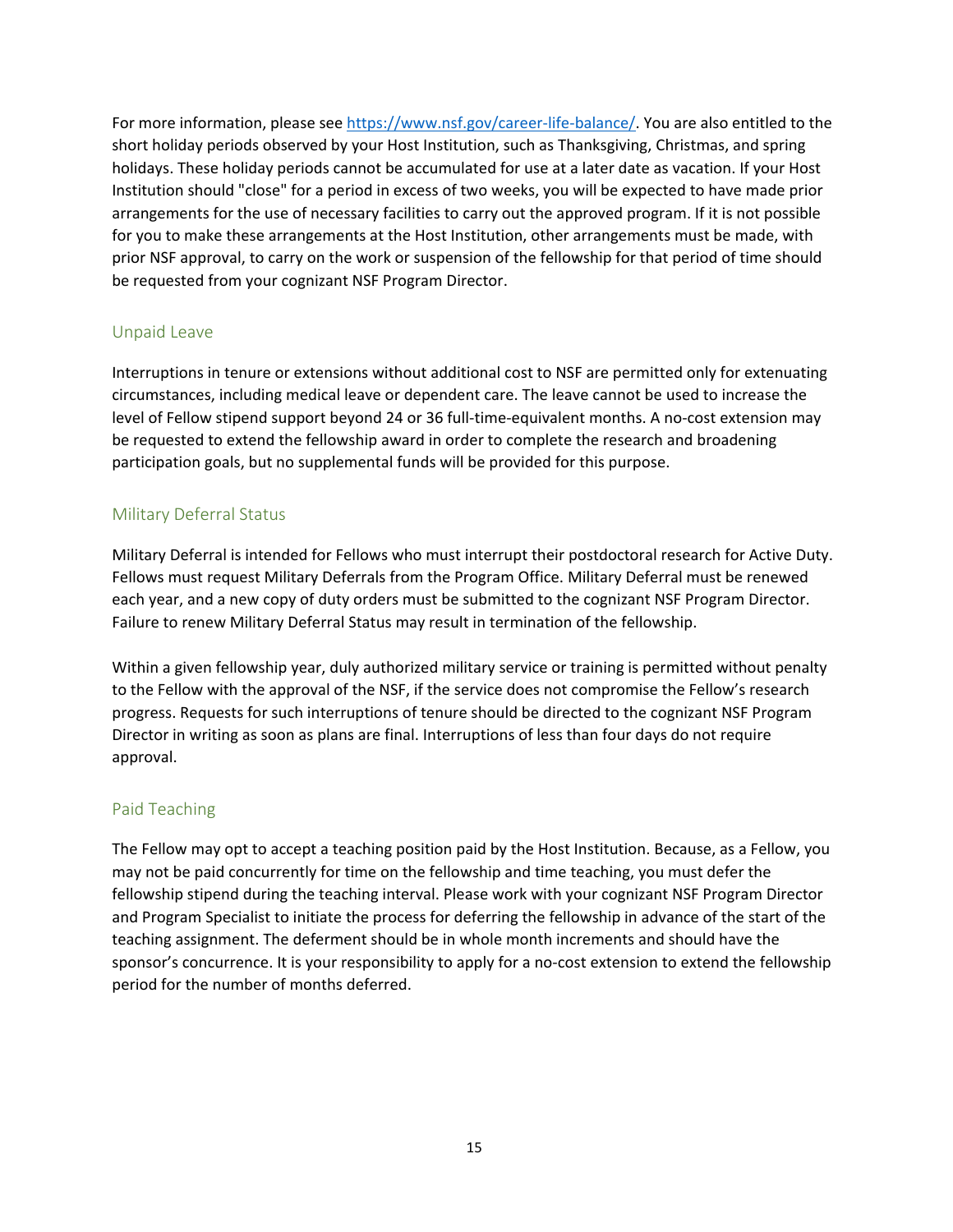# FELLOWSHIP COMPLETION AND TERMINATION

At the end of the fellowship period, you must submit (by fax or e-mail) [NSF Form 453, Fellowship](https://www.nsf.gov/publications/pub_summ.jsp?ods_key=fellowtermfm453) [Termination Certificate and Grant Fiscal Report](https://www.nsf.gov/publications/pub_summ.jsp?ods_key=fellowtermfm453) to the Program Specialist. This certificate must be signed by your sponsoring scientist or an appropriate official at your Host Institution and should show the date you actually completed fellowship activities. If you affiliated with more than one institution, a Termination Certificate is required from each institution.

Submission of this certificate is necessary to comply with governmental accounting procedures. In the event the certificate is not submitted, you may be requested to return to NSF all fellowship funds that were received during fellowship tenure.

# FELLOWSHIP DETAILS AND CONDITIONS

#### Stipend and Allowances

The total fellowship amount is \$69,000 per year. This includes a monthly stipend of \$4,500 and a yearly research and training allowance of \$15,000, which can be requested as a lump sum or on a monthly basis as needed. Fellowships are typically awarded for either 24 or 36 months. Stipend payments are processed in the Award Cash Management Service (ACM\$) o[f Research.gov. Y](https://www.research.gov/research-portal/appmanager/base/desktop?_nfpb=true&_pageLabel=research_home_page)ou will make payment requests of your fellowship funds once per month. As administrator in ACM\$, you must review and mange user roles. If you are not able to successfully make a request of your fellowship funds by COB on the first day of the month, please contact your Program Specialist.

Stipend payments are made directly to you via electronic funds transfer to a U.S. account. The fellowship is an award to you as an individual and payment cannot be deposited directly into the Host Institution's account. To receive payments from the fellowship, you must complete the [NSF Form 1379,](https://www.nsf.gov/publications/pub_summ.jsp?ods_key=nsf1379) [FastStart Direct Deposit Form. T](https://www.nsf.gov/publications/pub_summ.jsp?ods_key=nsf1379)he form must be signed and submitted to the NSF Division of Financial Management (DFM) as shown on the form. Please note that this form should not be sent via regular mail but only via fax or secure email. See the form which provides instructions as to how this information should be provided. Be sure to check the "Fellow" box and name your cognizant NSF Program Director as the NSF Contact at the top of the form. Your home address must be provided; your financial institution must be located in the United States; and you must sign the form to certify the accuracy of the information contained on the form and that you have read the Privacy Act Statement.

After the completed forms are received by NSF, you may begin making monthly requests of your stipend payments. You are encouraged to make arrangements for your account prior to starting your fellowship. If you change accounts during your fellowship, you must file a revised [NSF Form 1379, FastStart Direct](https://www.nsf.gov/publications/pub_summ.jsp?ods_key=nsf1379) [Deposit Form. S](https://www.nsf.gov/publications/pub_summ.jsp?ods_key=nsf1379)ubmit revised forms in the preceding month to allow sufficient processing time and keep the old account open until a payment is received in the new account.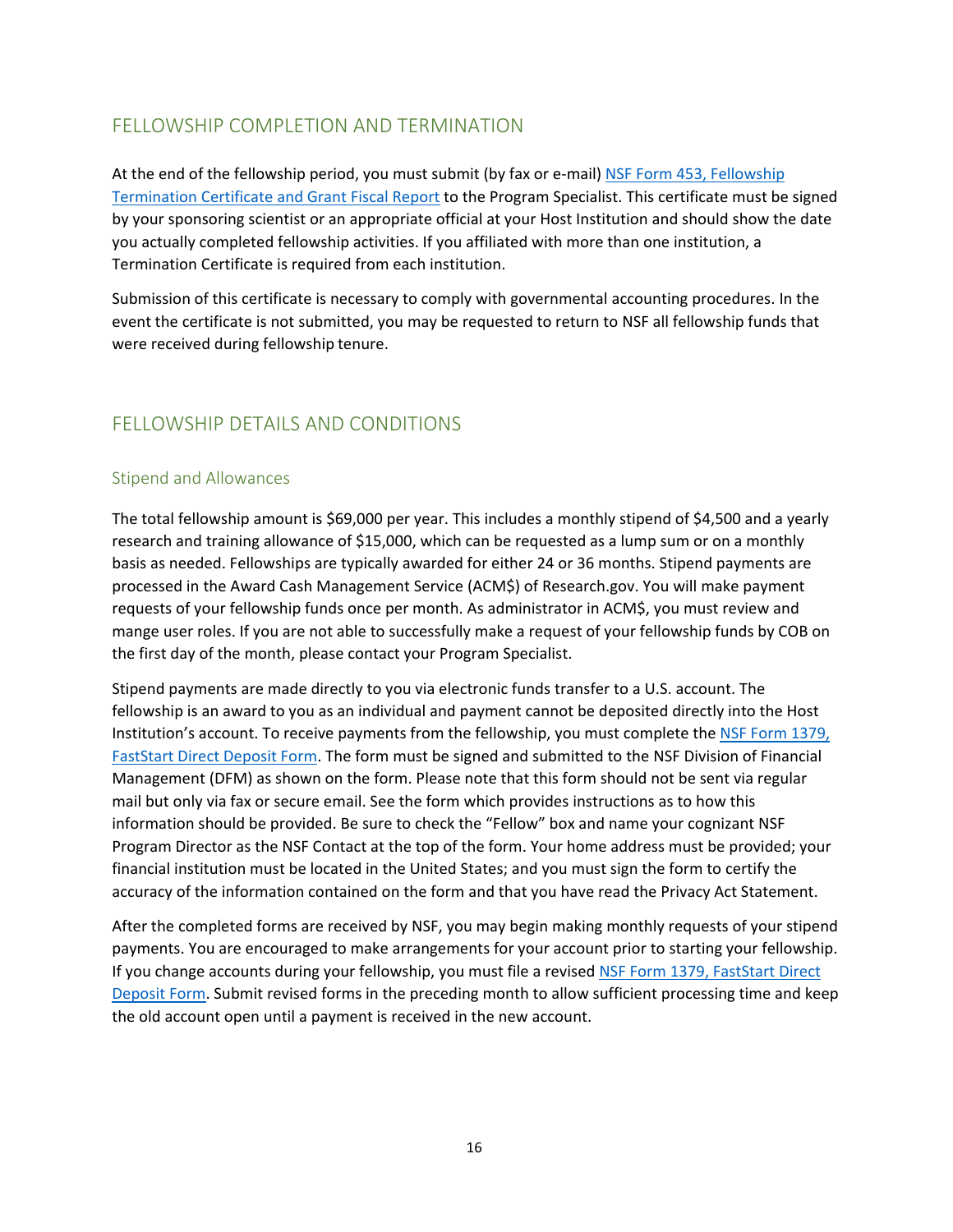### Fellowship Allowance

The fellowship allowance is paid at the rate of \$15,000 per year of the fellowship and request of these funds are also made in the ACM\$. This allowance is intended to cover costs of research and training and may also be used for fringe benefits. Allowable costs for fringe benefits include individual or family health insurance (any combination of medical, vision, and/or dental) whether purchased as a group or individual plan, disability insurance, retirement savings, dependent care, and moving expenses. The fellowship allowance is paid as selected by the Fellow, either as a pro-rated monthly amount or annually at the beginning of each fellowship year. You must contact the Program Specialist to initiate your preferred payment type within 30 days of fellowship start otherwise it will default to a monthly payment. The fellowship allowance is spent at the Fellow's discretion, except for foreign travel, which requires prior NSF approval. Allowable research costs include travel, such as short-term visits to other institutions or laboratories, field work, and attendance at scientific meetings, training, special equipment, IT equipment and software, supplies, publication costs, access fees for databases and other research-related expenses. The Fellow should keep records to document expenditures in the event of an audit by the NSF Inspector General or the Internal Revenue Service. These records should be maintained by the Fellow but not submitted to NSF unless requested by the program office.

If you terminate your fellowship early, a prorated portion (calculated as a fraction of the completed fellowship versus the planned duration) of the fellowship allowance may need to be returned to NSF. You should write a check or money order made out to the NSF and mail to the Program Specialist. No funds may be spent after the end date of your fellowship and funds cannot be converted to another use.

These links will provide further information about ACM\$, assigning roles and requesting your fellowship funds. Please email the Program Specialist with inquiries. Be sure to include your ORGANIZATION ID (ID number beginning with "P") and award identification numbers.

[Research.gov Account Management Page](https://www.research.gov/research-portal/appmanager/base/desktop?_nfpb=true&_pageLabel=research_node_display&_nodePath=/researchGov/Service/Desktop/InstitutionAndUserManagement.html) [Unaffiliated PI Specific Instructions](https://www.research.gov/common/attachment/Desktop/Single_ID_Help.pdf#page%3D21) [General "Add a Role" Instructions](https://www.research.gov/common/attachment/Desktop/Single_ID_Help.pdf#page%3D14) [Award Cash Management \\$ervice Instructions](https://www.research.gov/common/attachment/Desktop/ACMS%20External%20User%20Getting%20Started%20Guide.pdf) [Research Password Reset Guide](https://www.research.gov/common/attachment/Desktop/Rgov%20Password%20Reset%20Guide.pdf)

#### Income Tax

No income tax will be withheld from any stipend or allowance. Provision, therefore, must be made by you for payment of any tax, domestic or foreign, when due. Final authority as to the taxability of awards rests with the Internal Revenue Service (IRS) and the courts. Specific questions should be referred to the IRS. IRS Publication 970 and Tax Topic 421 address tax issues on fellowships. Fellows going abroad may find it helpful to consult IRS Publication No. 54, Tax Guide for U.S. Citizens and Resident Aliens Abroad.

Fellows are not in any sense employees of the NSF. Therefore:

- No funds will be deducted from your stipend nor reported to the IRS
- No Social Security taxes will be paid by NSF; and,
- No W-2 or 1099 forms will be issued.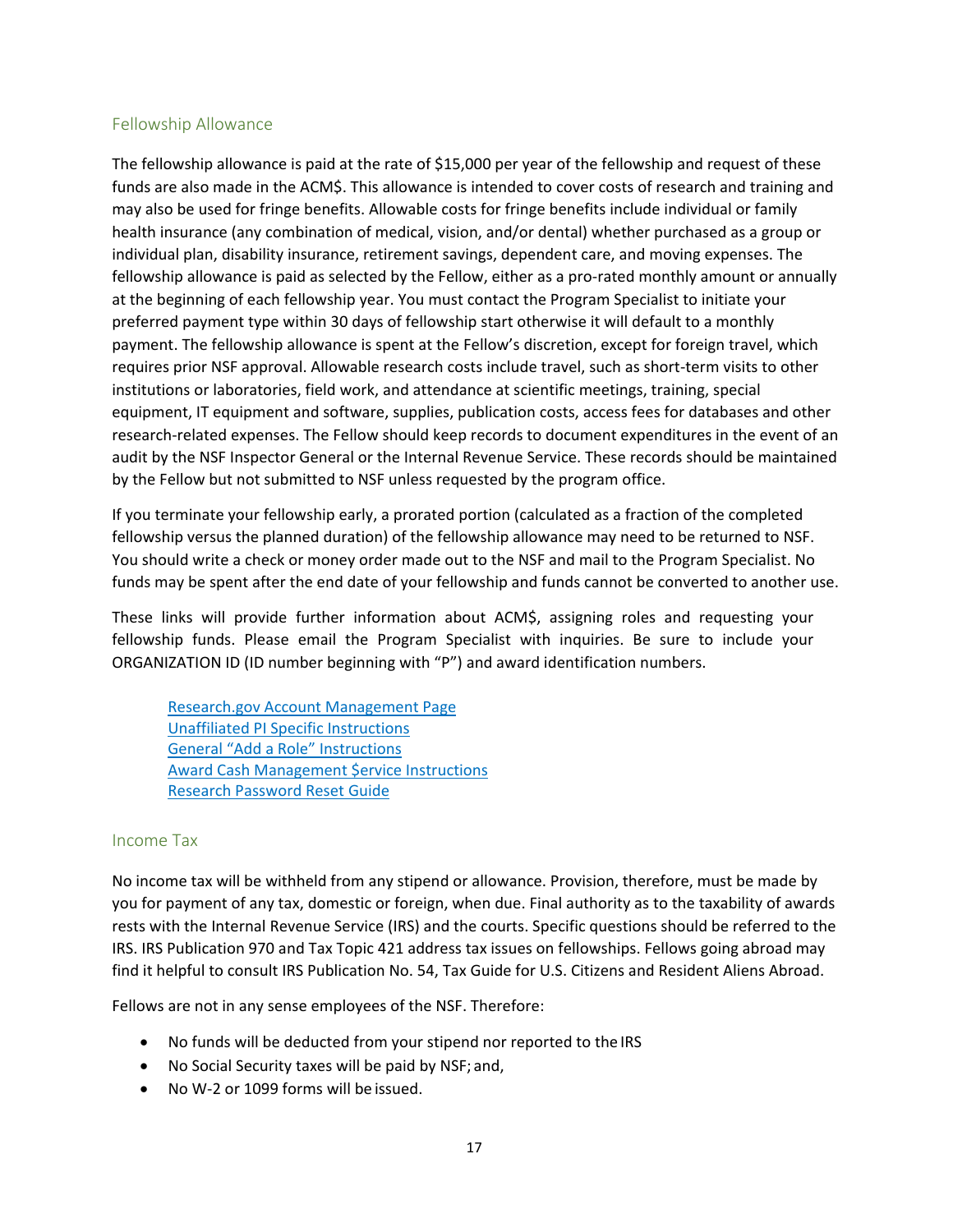In addition, you must accept responsibility for the filing of any necessary estimated taxes due and for payment of all income taxes which may become due.

NSF is unable to supply information concerning the U.S. income tax or other tax provisions of any foreign country. Inquiries should be directed to the authorities in the appropriate countries. If you need a statement of funds received (including the fellowship allowance) send an email to the NSF Division of Financial Management at [bfadfmils@nsf.gov.](mailto:bfadfmils@nsf.gov)

## Travel

There is no separate allowance for travel and moving expenses to the fellowship institution. You may use your fellowship allowance to pay these costs once the fellowship begins. You may use your fellowship allowance for your expenses for transportation, lodging, subsistence and related items when you are in travel status on business related to your NSF-supported project. Travel within the U.S. does not require prior NSF approval. Information regarding foreign travel can be found in the INTERNATIONAL ACTIVITIES section of this document.

You must travel using economy airfare. If this is not possible, please contact your cognizant NSF Program Director. Train, bus or other surface carriers may be used in lieu of, or as a supplement to, air travel at the lowest first-class rate by the transportation facility used. If such travel could have been made by air, the allowance will not normally exceed that for economy airfare.

## Stipend Supplementation

Each Fellow is expected to devote full time to research during tenure of the Fellowship. However, because it is generally accepted that teaching or similar activities constitute a valuable part of the education and training, a Fellow may participate in these activities to the extent that they do not interfere with the proposed research and training plan without NSF approval. It is expected that furtherance of the Fellow's educational objectives and gain of substantive teaching or other experience, not service to the institution as such, will govern these activities. Compensation for such activities is not permitted. If you plan to participate in paid teaching activities, see "Paid Teaching" on page 14.

Sponsoring scientists and Host Institutions may supplement a Fellow's stipend with non- Federal funds. Fellows may solicit and accept non-Federal support within the Host Institution for research expenses, such as laboratory supplies, instrumentation usage fees, field-station usage fees, travel expenses, conference/registration fees and expenses, or subscription fees.

#### Health Insurance

Health insurance is now required by law; however, health insurance is not available through NSF. You should discuss with your Host Institution whether you can participate in a group plan or if you need to purchase your own policy. You may find COBRA coverage is available to you. If you have chosen a Host Institution outside the United States, be sure that your insurance is applicable there.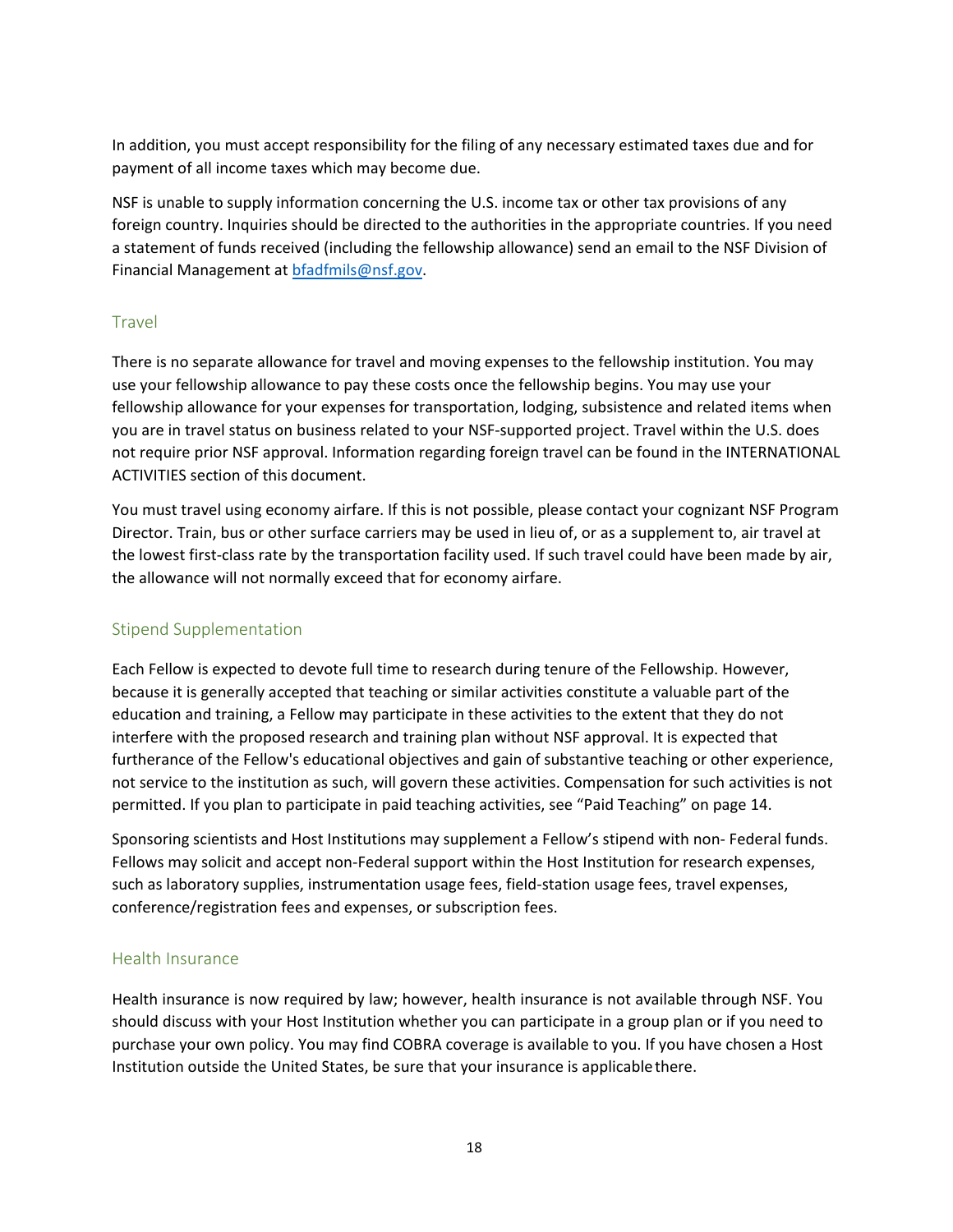## Veteran's Benefits

In accordance with P.L. 91-219, educational benefits payments from the Veterans Administration may be received concurrently with and supplementary to fellowship payments from the NSF.

#### Future Employment

The award and acceptance of a Postdoctoral Fellowship does not obligate a Fellow, NSF, or the United States Government with regard to future employment or future service of any kind.

## Federal and/or Armed Forces Employees

If, during any part of a Fellowship tenure, you will be a member of the Armed Forces or on leave from a position in the Federal Service, a statement must be filed from a cognizant official of the Government organization involved specifying (1) the funds, if any, that will be made available to you during tenure and the purpose for which they will be provided, and (2) the funds, if any, that will be made available to your Host Institution on your behalf. NSF and your Host Institution must reach a mutually satisfactory agreement regarding your support during tenure before any funds can be provided under the fellowship.

#### Liability

NSF cannot assume any liability for accidents, illnesses or claims arising out of any work supported by your award or for unauthorized use of patented or copyrighted materials. You are advised to take such steps as may be deemed necessary to insure or protect yourself and your property.

#### Rights to Inventions or Writings

NSF claims no rights to any inventions or writings that may result from its fellowship awards. However, you should be aware that NSF, other Federal agencies, or private parties may acquire such rights through other grant support. Fellows at foreign institutions should be aware that specific provisions regarding allocations of intellectual property rights apply to particular countries, and you should be cognizant of any such provisions before commencing work.

## Referrals to the NSF Office of the Inspector General

The NSF Inspector General is responsible for investigating all allegations of fraud, waste, and abuse, as well as allegations of research misconduct in connection with NSF programs and operations. You shall promptly refer to the NSF Inspector General [\(oig@nsf.gov;](mailto:oig@nsf.gov)<https://www.nsf.gov/oig/> or 1-800-428- 2189) any allegations or credible evidence of research misconduct or criminal or civil violation of laws pertaining to misappropriation, fraud, conflict of interest, bribery, gratuity, or similar misconduct involving NSF funds.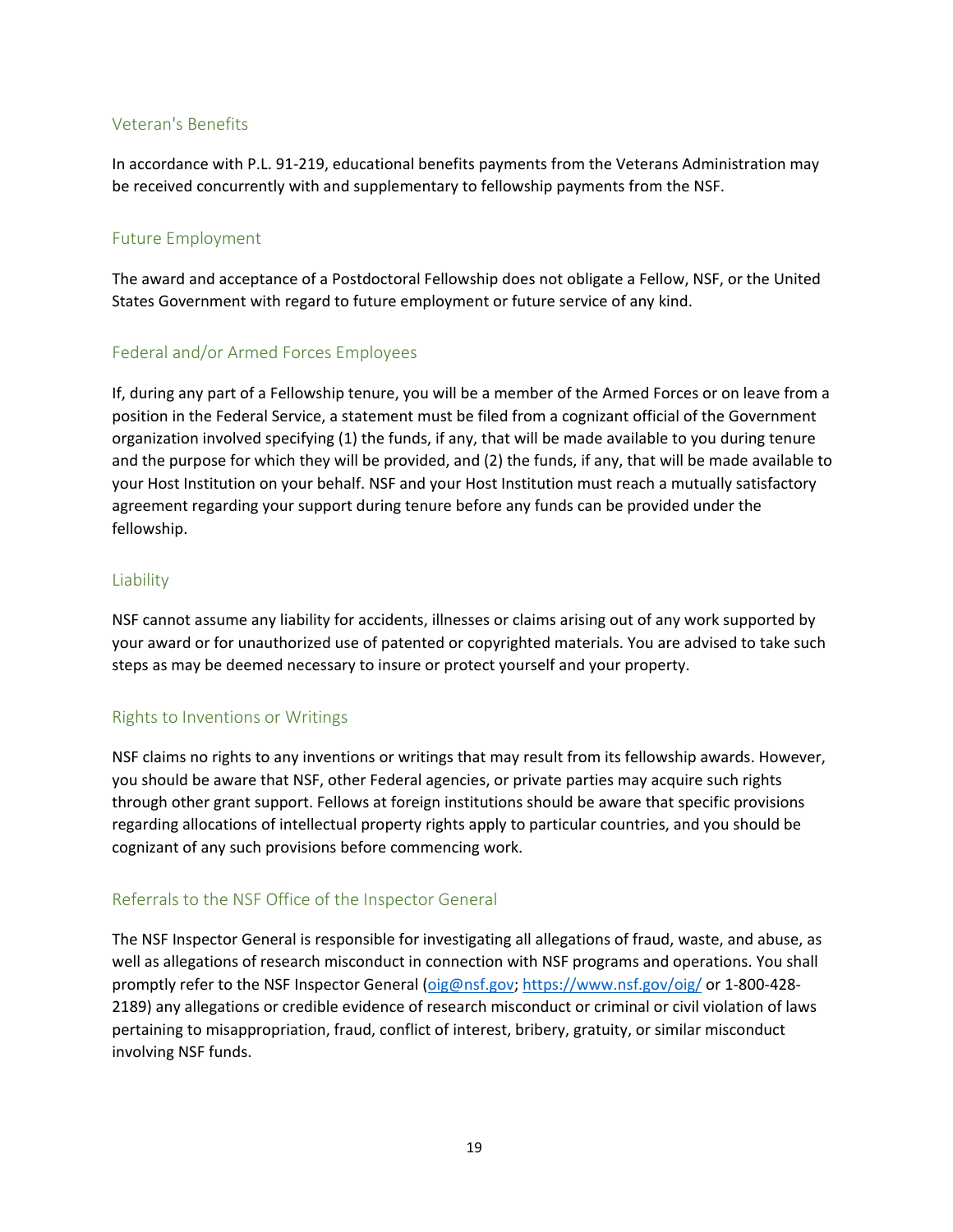## INTERNATIONAL ACTIVITIES

The [NSF PAPPG, Chapter II.D.8](https://www.nsf.gov/pubs/policydocs/pappg20_1/pappg_2.jsp#IID8) details NSF requirements for international travel and research.

## Foreign Appointment Periods

International affiliations, either short-term or for the duration of the fellowship award, are allowed and encouraged. All arrangements for affiliation with a fellowship institution abroad and provision for housing are the responsibility of the Fellow.

Fellows should be aware that housing shortages exist in many foreign cities, and that living costs may exceed those in comparable cities in the U.S. Early correspondence with the Host Institution regarding housing needs is recommended. Stipends and foreign living allowances are paid in US dollars only.

For Fellows going abroad, travel time from the U.S. to a fellowship institution and from that institution to the U.S., up to a maximum of one week each way, may be considered as part of the fellowship. Thus, the actual tenure at the fellowship institution, as shown on the Starting and Termination Certificates, may be up to two weeks less than the total authorized tenure for which stipends are to be paid.

If your fellowship includes a foreign living allowance and additional funds for foreign travel, these funds are intended to cover increased costs at your foreign location. NSF cannot give you tax advice on how to report these allowances.

### Foreign Travel

If you and your sponsoring scientist judge it appropriate for you to travel abroad, you must seek NSF approval before you travel. You can request prior approval by e-mail from your cognizant NSF Program Director. The only fellowship funds available for such travel are within the Fellowship Allowance. In your e-mail, include the purpose of the trip and an itinerary. If you are attending a scientific meeting, it is expected that you will be giving a presentation; therefore, give the title of your presentation and the name, place, and date of the meeting in the request for approval.

You are responsible for making all arrangements for securing a passport and visa. Visa regulations vary greatly by country, and to avoid the possibility of lengthy delay, you should make the necessary applications well before departure. All travel to be reimbursed from Federal funds must be in accordance with [NSF PAPPG, Chapter II.C.2.](https://www.nsf.gov/pubs/policydocs/pappg20_1/pappg_2.jsp#IIC2givc)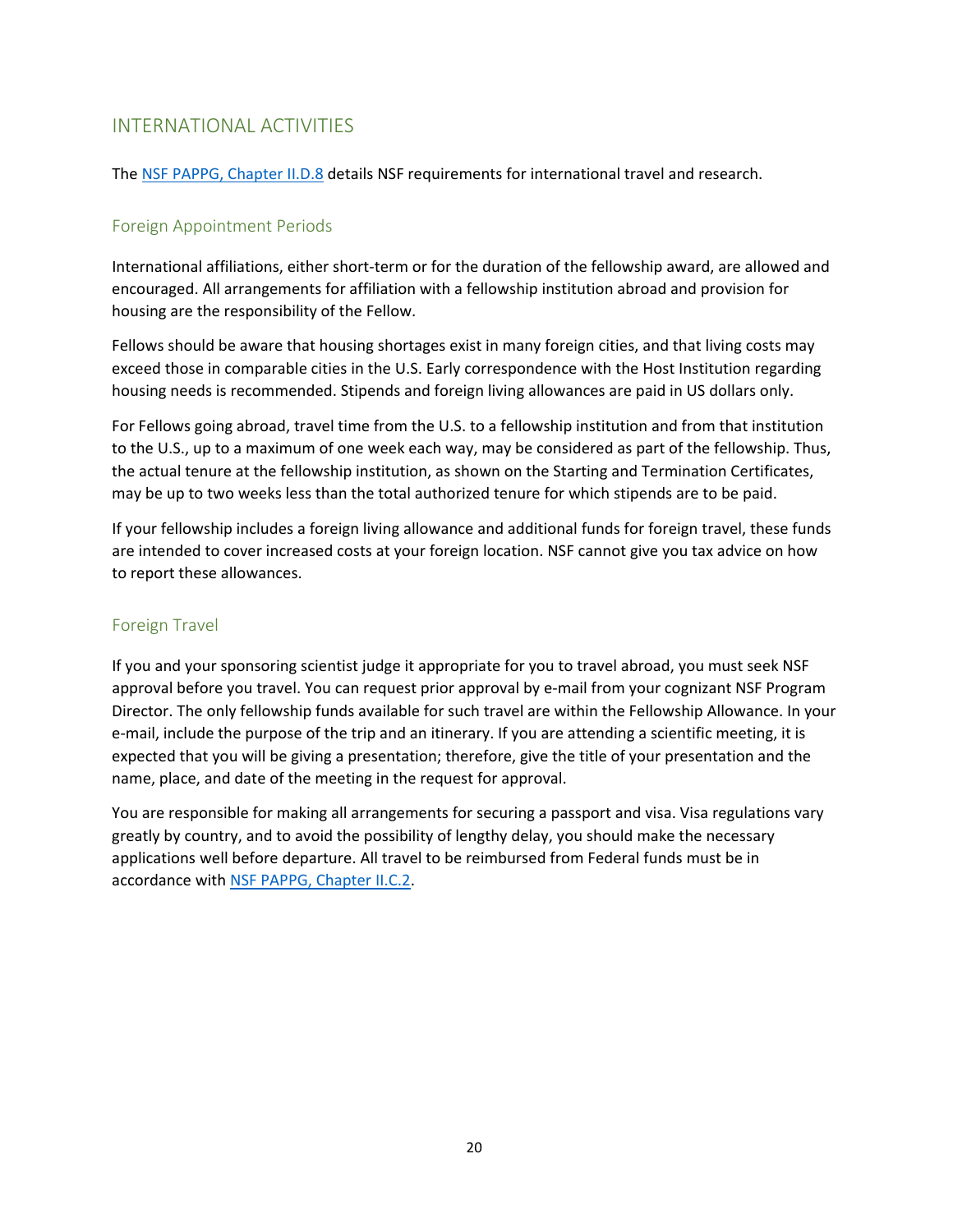# ADDITIONAL OPPORTUNITIES

### Research Opportunities in Europe for NSF Postdoctoral Research Fellows

U.S. scientists and engineers with NSF-funded Postdoctoral Research Fellowships may pursue research collaboration with European colleagues supported through EU-funded European Research Council (ERC) grants. Dear Colleague Letter [NSF 20-069](https://www.nsf.gov/publications/pub_summ.jsp?ods_key=nsf20069&org=NSF) gives details on how to apply and requirements. Current Postdoctoral Research Fellows are invited to apply for research visits to any identified, appropriate European research group.

Information is available via email at [nsf-erc@nsf.gov.](mailto:nsf-erc@nsf.gov)

#### Opportunities as a Principal Investigator

As you begin your independent research career, you may wish to apply for NSF research grants. Especially appropriate for new investigators is an NSF-wide program called the Faculty Early Career Development Program (CAREER). See th[e program website f](https://www.nsf.gov/funding/pgm_summ.jsp?pims_id=503214)or more information.